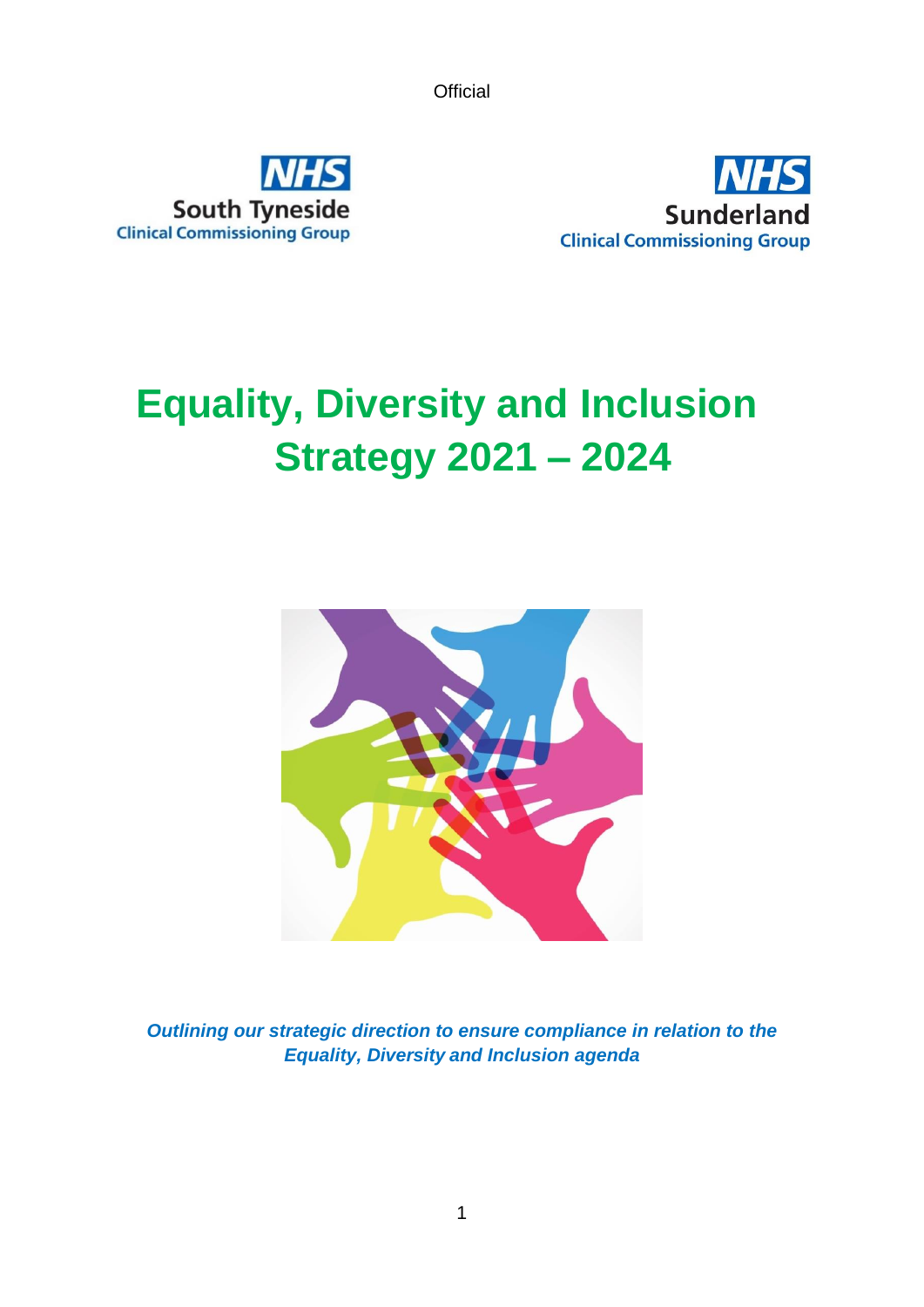#### **If you require this document in an alternative format, such as easy read, large text, braille or an alternative language please contact:** [jennaeaston@nhs.net](mailto:jennaeaston@nhs.net)

## **Version control**

| <b>Version</b> | <b>Author</b>    | <b>CCG lead</b>          | Date approved by<br><b>Executive</b><br><b>Committees/</b><br><b>Governing Bodies</b> | Date of<br>review |
|----------------|------------------|--------------------------|---------------------------------------------------------------------------------------|-------------------|
| 1.0            | H Brooks, Senior | D Cornell,               |                                                                                       | November          |
|                | Governance       | <b>Head of Corporate</b> |                                                                                       | 2024              |
|                | officer, NECS    | Affairs, South           |                                                                                       |                   |
|                |                  | Tyneside and             |                                                                                       |                   |
|                |                  | <b>Sunderland CCGs</b>   |                                                                                       |                   |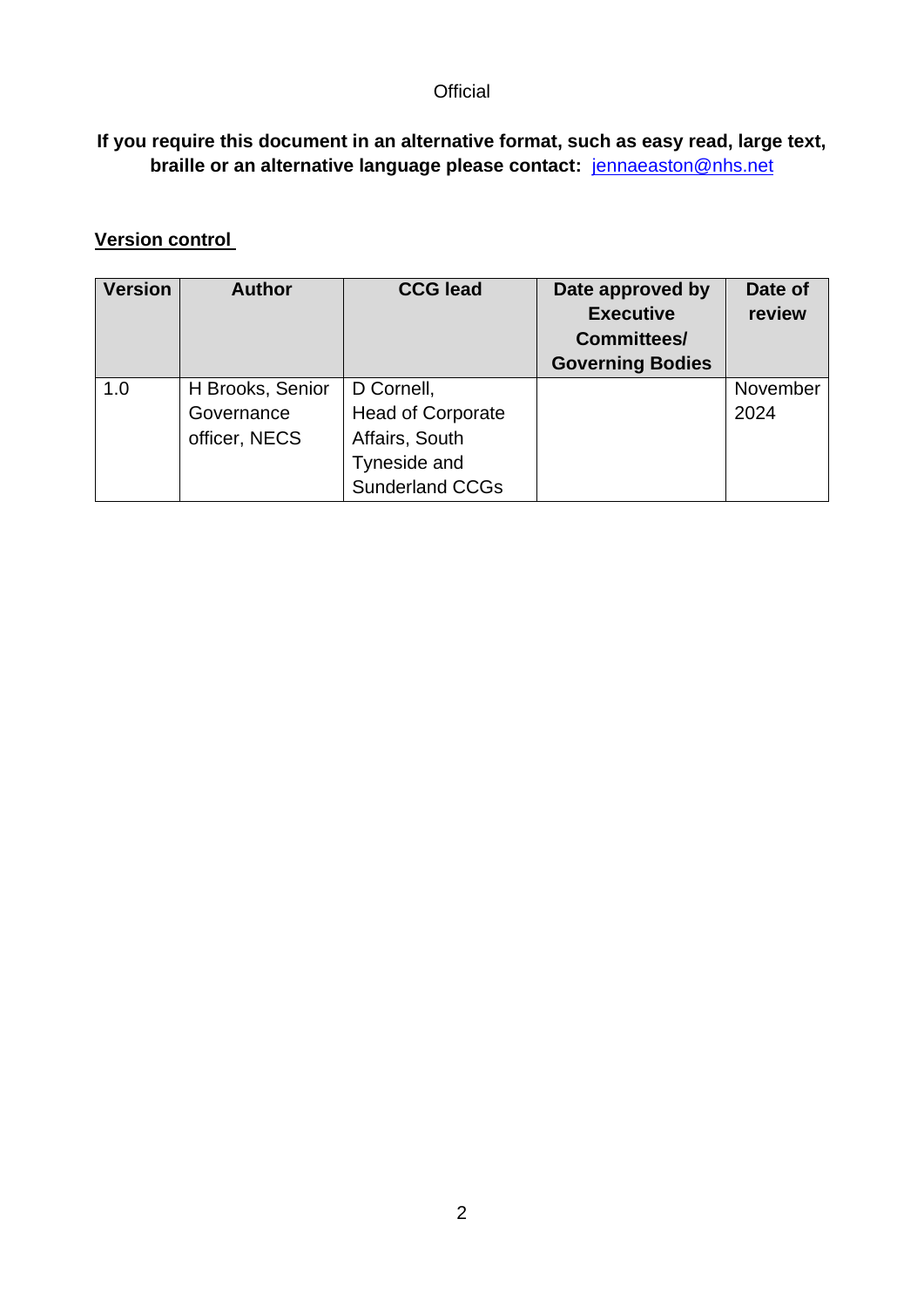# **Contents**

| 1 <sub>1</sub>                                                |                                                                         |  |
|---------------------------------------------------------------|-------------------------------------------------------------------------|--|
| 1.1                                                           |                                                                         |  |
| 1.2                                                           |                                                                         |  |
| 2.                                                            |                                                                         |  |
| 2.1                                                           |                                                                         |  |
| 2.2                                                           |                                                                         |  |
| 2.3                                                           |                                                                         |  |
| 2.4                                                           |                                                                         |  |
| 3.                                                            |                                                                         |  |
| 4.                                                            |                                                                         |  |
| 4.1                                                           |                                                                         |  |
| 4.2                                                           |                                                                         |  |
| 4.3                                                           |                                                                         |  |
| 4.4                                                           |                                                                         |  |
| 4.5                                                           |                                                                         |  |
| 4.6                                                           | Sexual Orientation Monitoring (SOM) Information Standard 30             |  |
| 4.7                                                           |                                                                         |  |
| 5.                                                            |                                                                         |  |
|                                                               | Appendix 1 - Equality Act 2010 Section 149 General / Specific Duties 32 |  |
| Appendix 2a - Public Health England Local Health statistics34 |                                                                         |  |
|                                                               | Appendix 2b - RightCare Health Inequalities Data Packs 34               |  |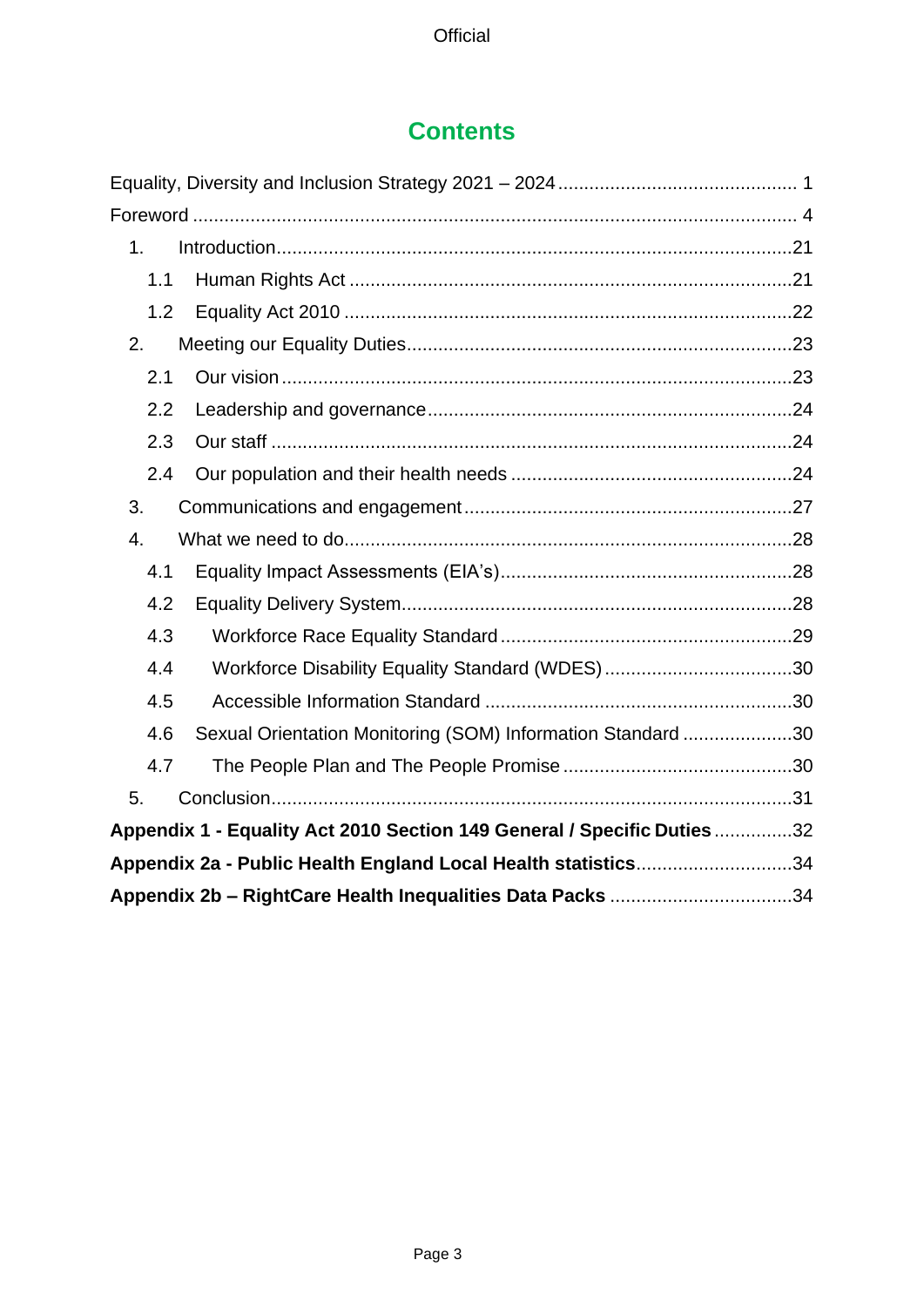# <span id="page-3-0"></span>**Foreword**

NHS South Tyneside and Sunderland CCGs are committed to ensuring that the Equality, Diversity and Inclusion (EDI) agenda and human rights are taken into account in everything we do, whether that is commissioning services, employing people, developing policies, communicating, consulting or involving people in our work.

This strategy reflects the Equality Act 2010 which provides a legislative framework to:

- Protect the rights of individuals and advance equality of opportunity for all
- Update, simplify and strengthen the previous legislation; and
- Deliver a simple, modern and accessible framework of discrimination law which protects individuals from unfair treatment and promotes a fair and more equal society.

Our strategy describes a clear picture of the significant targets we have set in relation to EDI and human rights.

It is a long-term commitment driven by both equalities legislation and by the needs and wishes of our local people and staff.

We look forward to the work ahead, facing the challenges, and meeting the targets we have set ourselves.







**South Tyneside and Sunderland CCGs**

**Dr Neil O'Brien Dr Matthew Walmsley Dr Ian Pattison Accountable Officer Chair Chair NHS County Durham, NHS South Tyneside CCG NHS Sunderland CCG**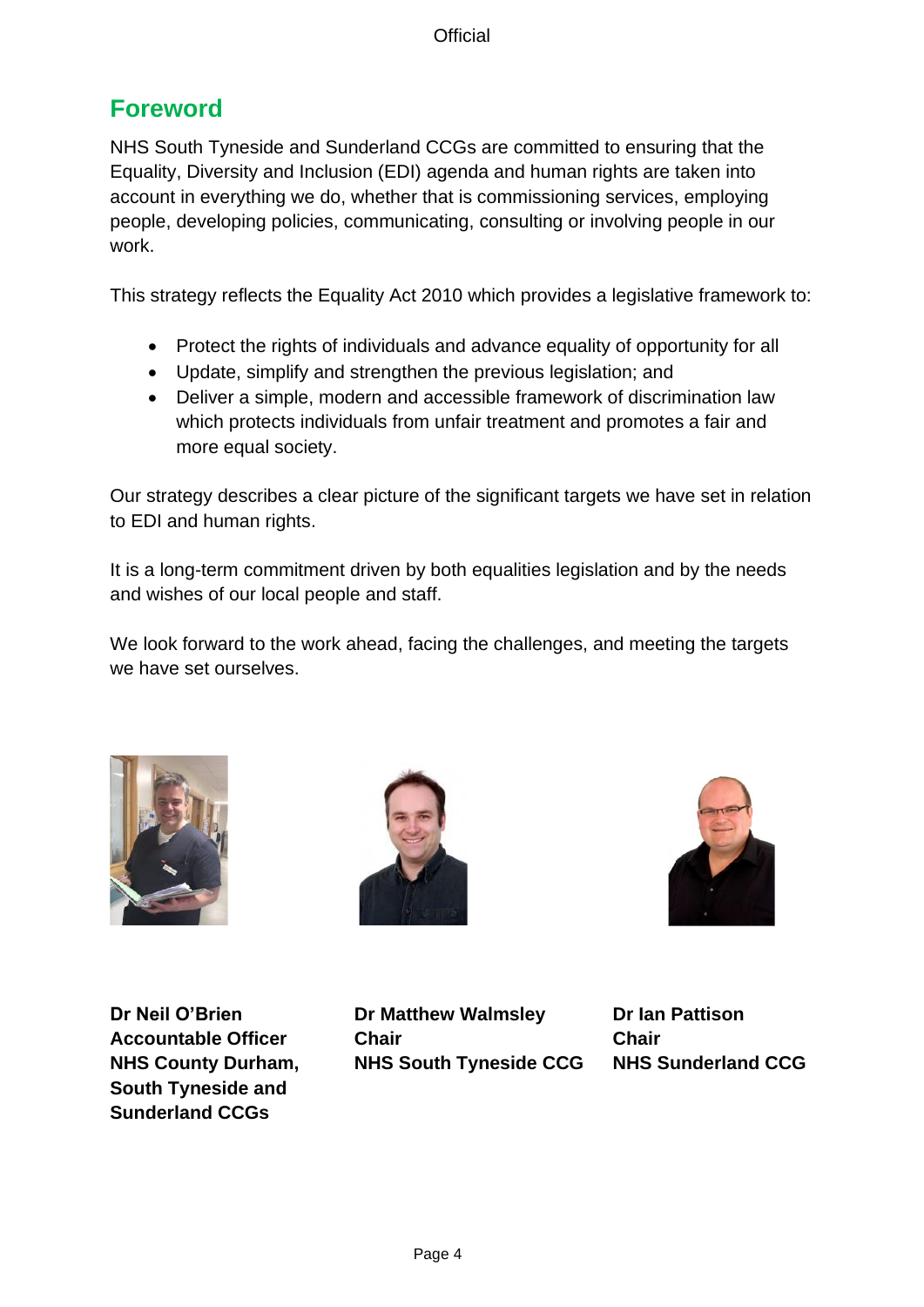## <span id="page-4-0"></span>**Introduction**

NHS South Tyneside and Sunderland CCGs are committed to ensuring that equality, diversity, inclusion and human rights are integral to everything we do, whether that is commissioning services, employing people, developing policies, communicating, consulting or involving people in our work.

This strategy is founded on a long-term commitment to equality, diversity and inclusion, which is driven by the [equalities' legislation](https://www.legislation.gov.uk/ukpga/2010/15/contents) and the needs of our local people and staff.

The strategy covers equality, diversity and inclusion (EDI) and these are defined as:

- **Equality**  removing barriers and making sure people from all sections of the community have fair and equal opportunities to access services
- **Diversity**  respecting and valuing people's differences and treating them in an appropriate way
- **Inclusion** making sure that people feel comfortable to be themselves and feel that they belong.

#### <span id="page-4-1"></span>**Human Rights Act 1998**

As well as the above, the strategy takes account of the requirements contained within the Human Rights Act.

Human rights are defined as:

*'Rights inherent to all human beings, whatever our nationality, place of residence, sex, national or ethnic origin, colour, religion, language, or any other status. We are all equally entitled to our human rights without discrimination. These rights are all interrelated, interdependent and indivisible.'*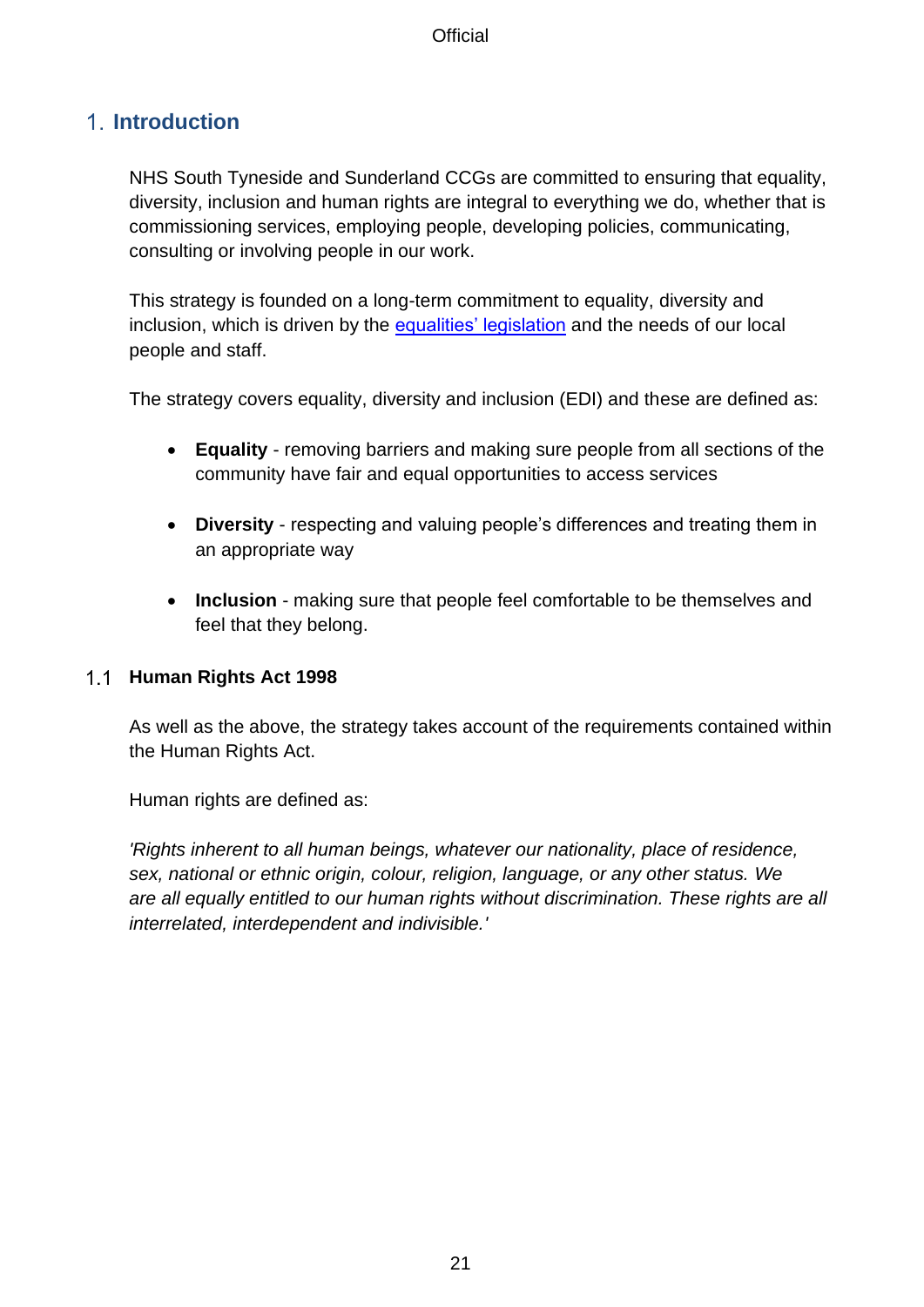### <span id="page-5-0"></span>**Equality Act 2010**

As a public sector organisation, NHS South Tyneside and Sunderland CCGs are required to publish its equality information to demonstrate compliance with the general equality duty as specified in the Equality Act 2010. In summary this states :

'*Those (organisations) subject to the general equality duty must, in the exercise of their functions, have due regard to the need to:*

- *Eliminate unlawful discrimination, harassment and victimisation and other conduct prohibited by the Act.*
- *Advance equality of opportunity between people who share a protected characteristic and those who do not.*
- *Foster good relations between people who share a protected characteristic and those who do not.'*

**Sexual Orientation** Age **Disability Religion & Belief Pregnancy & Marriage & Maternity Civil Partnership** Race Equality Gender **Reassignment** 

The Act covers the following protected characteristics:

Further information on the protected characteristics can be found [here](https://www.equalityhumanrights.com/en/equality-act/protected-characteristics)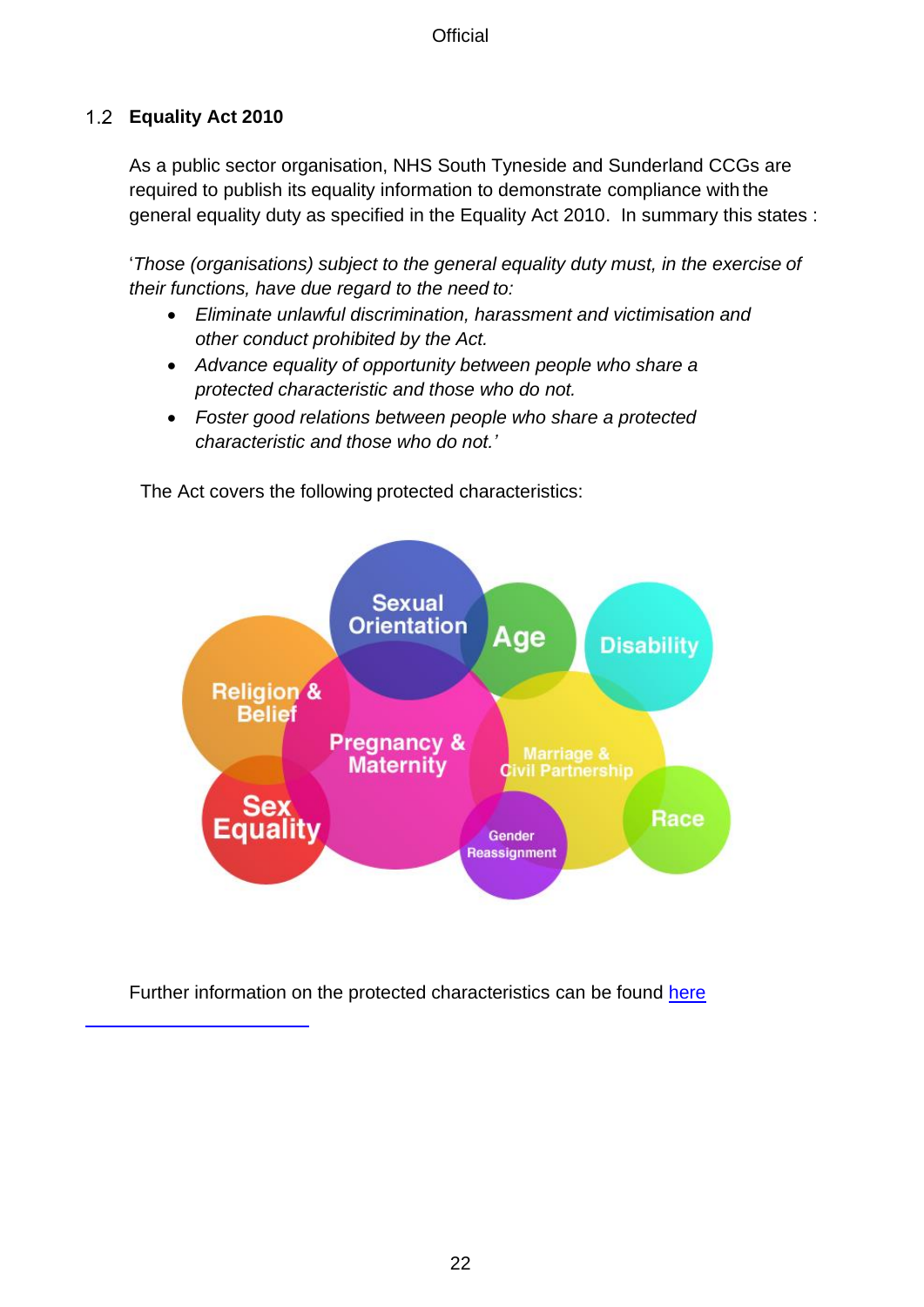#### <span id="page-6-0"></span> $2<sub>1</sub>$ **Meeting our Equality Duties**

This strategy is the first step in outlining our strategic direction to ensure compliance with the Public Sector Equality Duty and, highlights the national and local drivers that will shape and influence our approach.

Additionally we must:

- Prepare and publish one or more objectives to achieve any of the things mentioned in the aims of the general equality duty, and at least every four years thereafter.
- Ensure that those objectives are specific and measurable.
- Publish those objectives in such a manner that they are accessible to the public.

For further information on the General and Specific Public Sector Equality Duties (PSED) please refer to appendix 1.

#### <span id="page-6-1"></span>**2.1 Our vision**

NHS Sunderland Clinical Commissioning Group's vision is to achieve *'Better Health for Sunderland* by:

- Transforming out of hospital care through joined up working across health and social care
- Transforming in-hospital care, specifically urgent and emergency care
- Enabling self-care and sustainability to ensure the NHS can survive now and in the future

NHS South Tyneside CCG's visions is to work collaboratively across South Tyneside to improve health and commission excellent healthcare so that:

- People are able to take greater responsibility for their own health
- People are able to stay well in their own homes and communities
- People receive timely and appropriate complex care

South Tyneside and Sunderland CCGs are made up of local health professionals, using their clinical expertise and understanding of the local population to plan and fund (commission) healthcare services.

As well as working together as commissioners, system-wide working creates opportunities to join up our involvement with partners and develop a different relationship with local people and communities.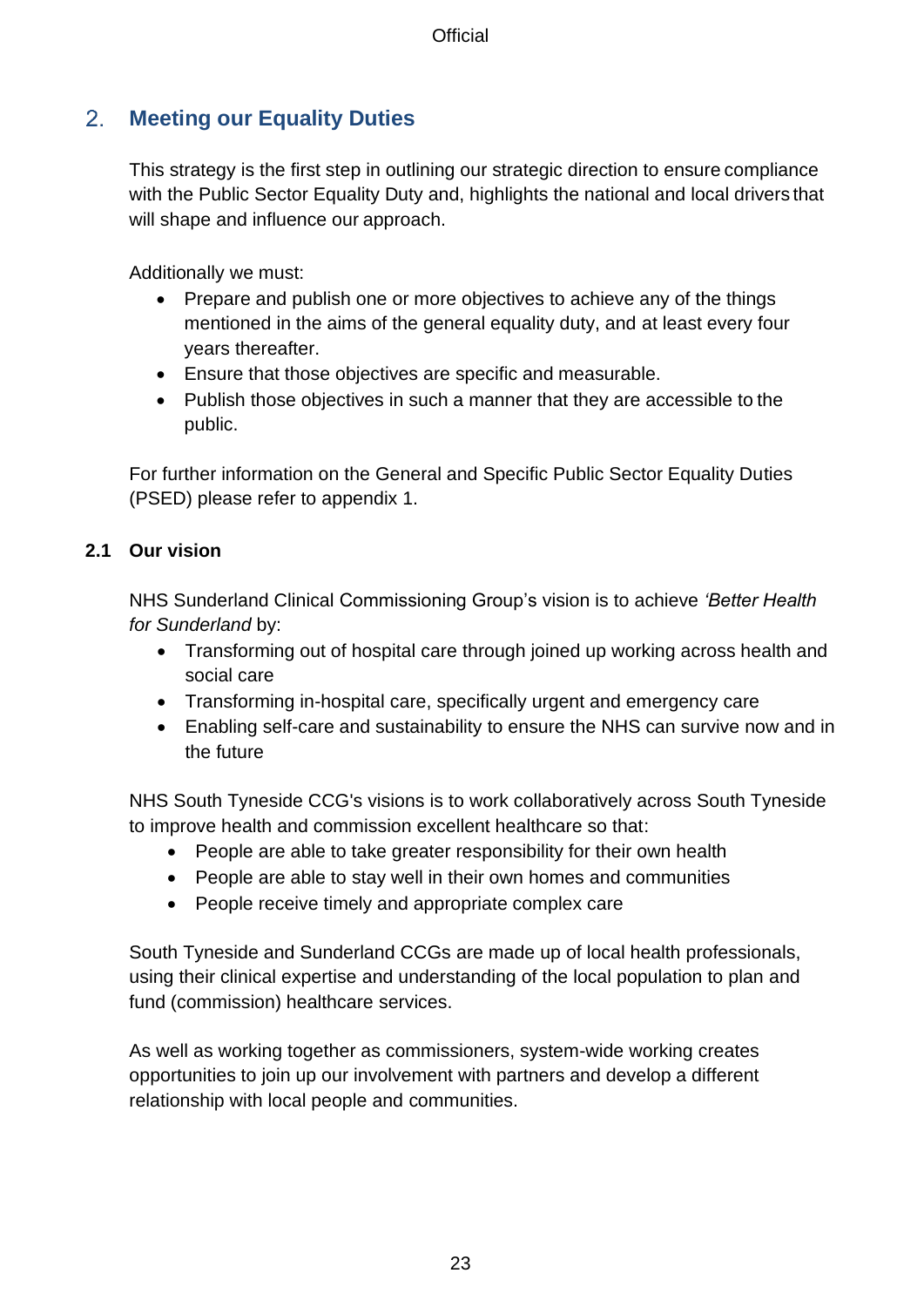#### <span id="page-7-0"></span>**2.2 Leadership and governance**

The CCGs have governance and assurance systems and processes in place to ensure that all members of the organisation are aware of the actions required to support the equality, diversity and inclusion (EDI) agenda. The governance processes also provide assurance that those organisations whose services are commissioned are also compliant with EDI legislation and standards.

Equality, diversity and inclusion is governed and reports into the Executive Committees of each CCG which have delegated authority from each of the CCG Governing Bodies to manage EDI on their behalf.

The Executive Committees ensure the CCGs are compliant with legislative, mandatory and regulatory requirements regarding EDI by:

- Developing and delivering national and regional diversity related initiatives within the CCGs
- Providing a forum for sharing issues and opportunities and monitors the achievement of key EDI objectives.

#### <span id="page-7-1"></span>**2.3 Our staff**

We actively work to remove any discriminatory practices in our work, eliminate all forms of harassment and promote equality of opportunity in our recruitment, training, performance management and development practices. We have policies and processes in place to support this and we monitor our staff data in relation to the Workforce Race Equality Standard (WRES) as set by NHS England.

Each CCG routinely provides EDI and human rights training which is mandatory for all our staff and CCG Governing Body members. Enhanced training is also available as appropriate to individual roles.

#### <span id="page-7-2"></span>**2.4 Our population and their health needs**

A clear understanding of the people we commission services for is key to meeting their needs and making best use of CCG resources. Understanding our population therefore remains a key priority in the EDI agenda.

The combined population of South Tyneside and Sunderland is approximately 430,000 people.

The health of people in South Tyneside and Sunderland is generally worse than the England average. Sunderland is one of the 20% most deprived district authorities in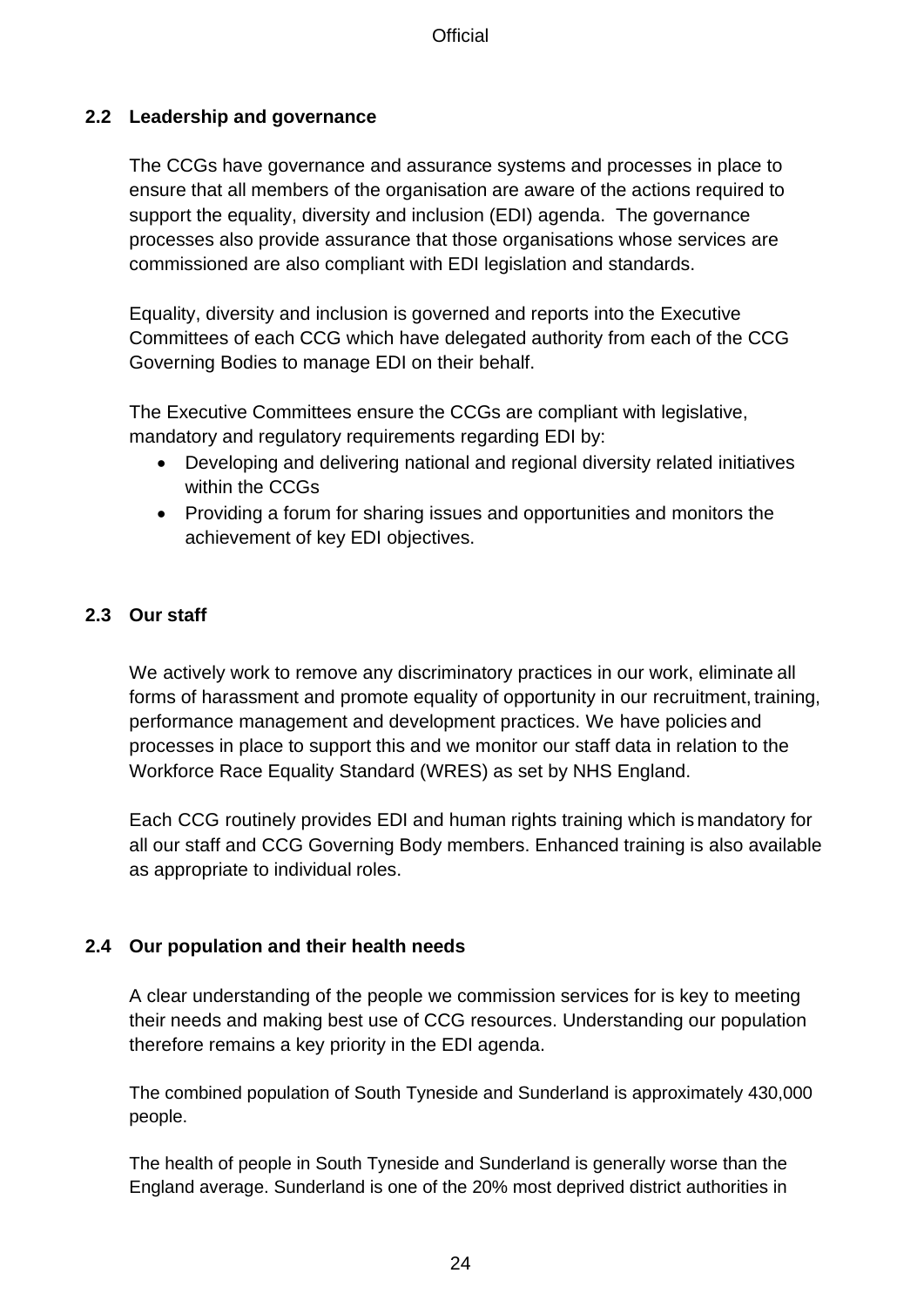England and over 23% of children live in low income families. Life expectancy for both men and women is lower than the England average.

In South Tyneside and Sunderland over 24% of children are classified as obese and the rate for alcohol-specific hospital admissions among those under 18 is worse than the average for England. Levels of teenage pregnancy, GCSE attainment, breastfeeding and smoking in pregnancy are also worse than the England average.

The rate for alcohol-related harm hospital admissions, estimated levels of excess weight in adults, smoking prevalence in adults and physically active adults are worse than the England average. The rates of new sexually transmitted infections, killed and seriously injured on roads and new cases of tuberculosis and statutory homelessness are better than the England average.

The rates of violent crime under 75 mortality rate from cardiovascular diseases, under 75 mortality rate from cancer and employment (aged 16-64) are worse than the England average.

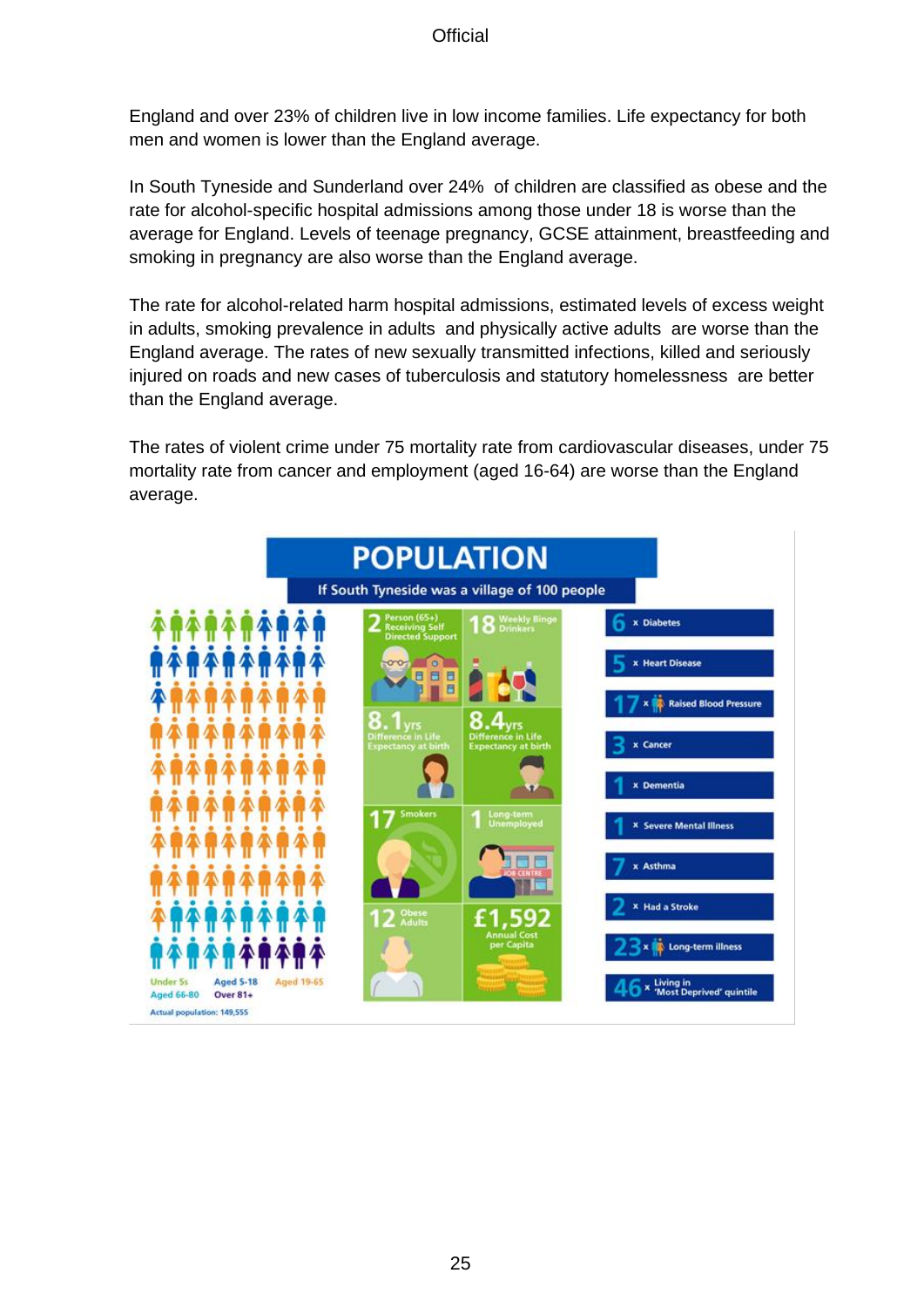

Further information can be found at:

- Public Health England: [Local Health](http://www.localhealth.org.uk/)
- South Tyneside [JSNA](https://www.southtyneside.gov.uk/article/49425?utm_source=friendly_URL&utm_medium=all_marketing_materials&utm_campaign=jsna)
- Sunderland JSNA: [JSNA](https://www.sunderland.gov.uk/article/15183/Joint-Strategic-Needs-Assessment-JSNA-)

The Public Health England local health summaries and RightCare Health inequalities Data Packs for South Tyneside and Sunderland CCGs can be found at appendix 2a and 2b respectively.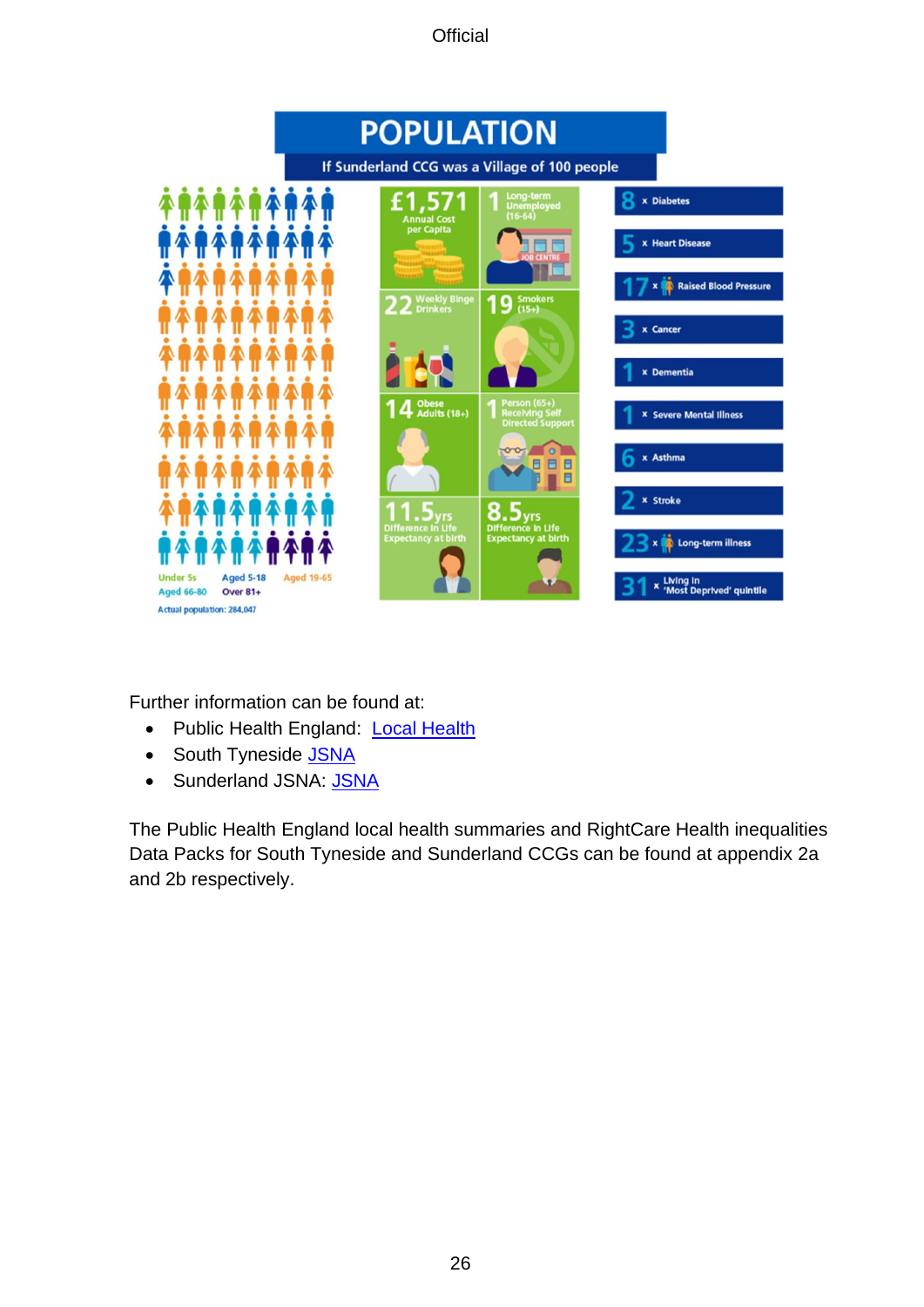#### <span id="page-10-0"></span> $3<sub>1</sub>$ **Communications and engagement**

How we talk to people, how we listen to what they have to say and we involve them in what we do is central to achieving our strategic objectives. We aim to have a real understanding of what matters to local people and communities, and to involve them plans and priorities in an honest, open, inclusive, accessible and transparent way.

By involvement activity we mean:

- Activity that aims to understand the views and experiences of people in South Tyneside and Sunderland - including patients, carers, members of the public, community and voluntary sector organisations and stakeholders
- Using a range of appropriate and flexible involvement methods based upon best practice - including events, surveys, structured interviews, focus groups, discussions, or working with patient groups - depending on what is needed
- Relationships with stakeholders, including voluntary and community sector (VCSO) organisations, patient/public representative groups and community influencers – locally, regionally and nationally
- Reporting back on engagement activities and letting people know how their views and experiences have been taken into account, and what difference they have made.

The terms involvement, engagement and participation are often used interchangeably and have similar meanings. For South Tyneside and Sunderland CCGs, we have chosen to use the term Involvement.

The CCGs have agreed five involvement principles which they will apply when involving people:

- 1. We will reach out to people to involve them in the right way to increase participation
- 2. We will promote equality and diversity and encourage and respect different beliefs and opinions
- 3. We will take the time to plan for involvement, including how we can work with partners, and feeding back
- 4. We will continue to build on our partnership relationships, in particular to ensure knowledge and capability is shared for the future.
- 5. We will use a range of best practice involvement methods including both online and off-line methods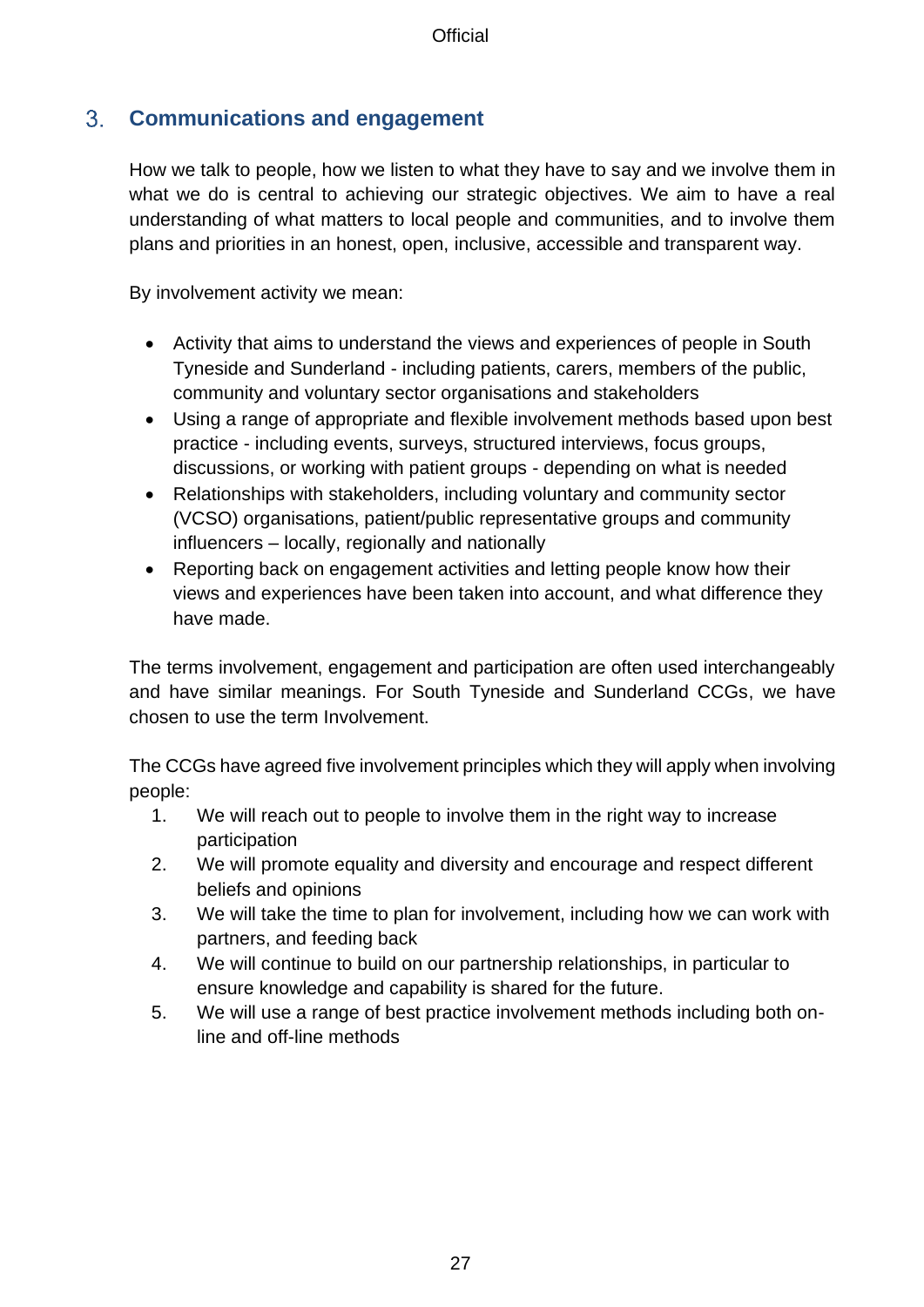#### <span id="page-11-0"></span>**What we need to do**

#### <span id="page-11-1"></span>**4.1 Equality Impact Assessments**

As public sector organisations, the CCGs have a statutory duty to promote equality and set out how we plan to meet the 'general' and 'specific' duties specified in the Public Sector Equality Duty. Public sector equality duties give public bodies legal responsibilities to demonstrate that they are taking action to promote equality in relation to policy making, the delivery of services and employment.

The CCGs have a duty to show that we have given 'due regard' to all protected groups. In order to demonstrate compliance with this duty, we need to undertake equality impact assessment (EIA) screening and full assessments where required.

We understand the benefits of EIAs are to:

- Promote all aspects of equality.
- Identify whether certain groups are excluded from any of our services.
- Identify any direct or indirect discrimination.
- Assess if there is any negative impact on particular groups.
- Promote good relations between people of different equality groups.
- Act as a method to improve services.

We know that by carrying out an EIA it increases patient and staff trust, enhances value for money, provides equal access to services and better customer experience, promotes social inclusion and aims to reduce health inequalities.

We have updated and implemented the CCGs' EIA tools and guidance for use by staff tohelp identify likely equality implications of any of our policies, projects or functions.

We will publish all EIAs, either as part of a policy document or separately, on our public websites.

#### <span id="page-11-2"></span>**4.2 Equality Delivery System**

The Equality Delivery System (EDS) is a tool that has been designed by the NHS to enable organisations to analyse equality performance with the assistance of local stakeholders, prepare equality objectives and embed equality into mainstream commissioning activities.

The CCGs have adopted the EDS and we will continue to use this framework as an opportunity to raise equality in service commissioning and performance for the community, patients, carers and staff.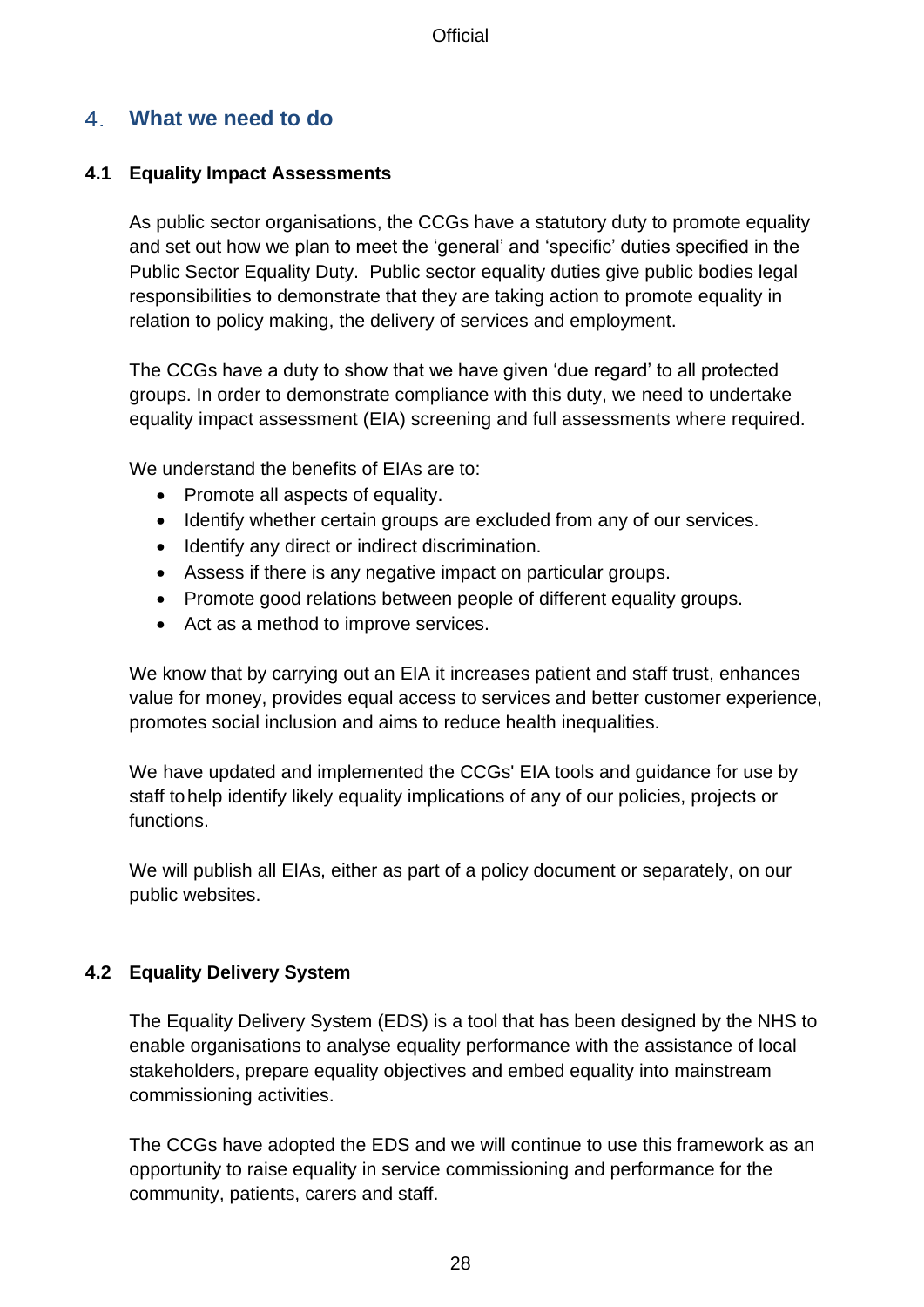We have developed our equality objectives to review and improve our performance and outcomes for people with characteristics protected by the Equality Act 2010. Our objectives and action plans have been developed in partnership with local stakeholders using the EDS process and are listed below:

| <b>Objective 1 – Provide</b>                      | Aim - We will involve, engage and listen to    |
|---------------------------------------------------|------------------------------------------------|
| evidence that commissioned                        | people from communities to inform the work     |
| services are meeting the                          | of the CCG to improve health outcomes and      |
| needs of patients and                             | reduce health inequalities for the CCG's local |
| providing positive outcomes.                      | population.                                    |
| <b>Objective 2 – Monitor and</b>                  | Aim - To maintain and retain a well-           |
| review staff satisfaction to                      | supported, diverse, empowered, motivated       |
| ensure they are engaged,                          | and engaged workforce. Ensure staff are free   |
| supported and feel valued in                      | from bullying and other harm; staff believe    |
| their workplace.                                  | they have equal opportunities for career       |
|                                                   | development; staff would recommend their       |
|                                                   | organisation as a place or work or treatment   |
| <b>Objective <math>3</math> – Ensure that the</b> | Aim - Ensure the CCG Governing Body and        |
| <b>CCG Governing Body and</b>                     | <b>Executive Committee actively leads on</b>   |
| <b>Executive Committee actively</b>               | Equality and Diversity throughout the          |
| leads and promotes Equality                       | organisation and demonstrates that             |
| and Diversity throughout the                      | leadership is inclusive at all levels.         |
| organisation.                                     |                                                |

#### <span id="page-12-0"></span>**4.3 Workforce Race Equality Standard**

The Workforce Race Equality Standard (WRES) is a mandatory part of the NHS standard contract and requires the CCGs to have due regard to the WRES in helping to improve workplace experiences and representation at all levels for our own BAME staff.

The WRES has nine metrics, four specifically focusing on workforce data, four from the NHS staff survey and one requiring organisations to ensure that their Govenring Bodies or Boards are broadly representative of the communities they serve.

The CCgs will ensure that WRES data is compiled and reported in line with NHS England and Improvement requirements.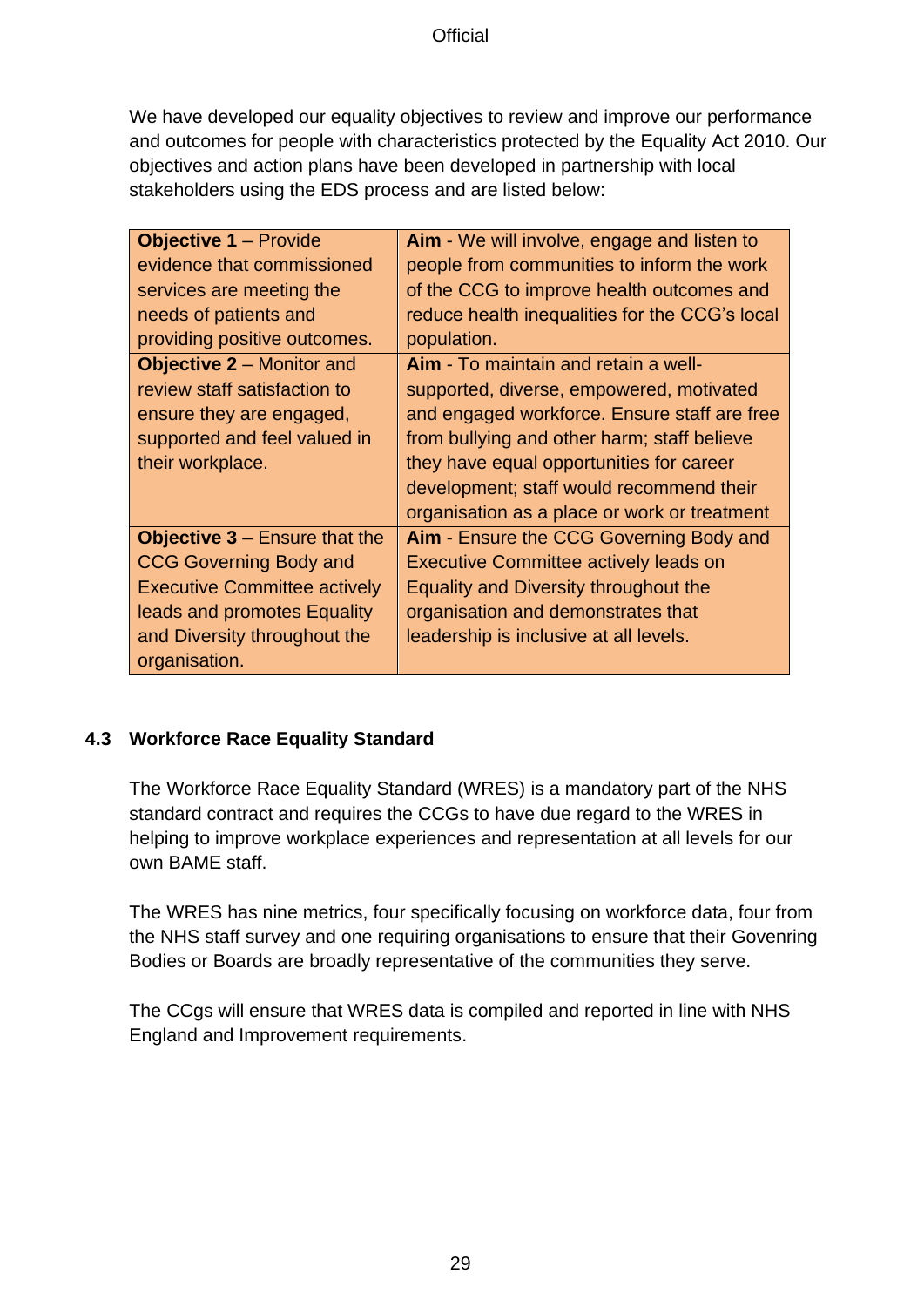#### <span id="page-13-0"></span>**4.4 Workforce Disability Equality Standard**

As commissioners of services, we understand we have a responsibility to ensure that the trusts we support have published their Workforce Disability Equality Standard metrics data and action plans.

#### <span id="page-13-1"></span>**4.5 Accessible Information Standard**

The Accessible Information Standard (AIS) asks organisations to make sure that patients with a disability, impairment or sensory loss receive information in formats that they can understand and receive appropriate support to help them to communicate.

Commissioners of NHS and publicly-funded adult social care must have regard to the AIS, in so much as they must ensure that they enable and support compliance through their relationships with provider bodies.

We will ensure we will comply with the standard by taking the following actions:

- Ensuring that commissioning and procurement processes, including contracts, tariffs, frameworks and performance-management arrangements (including incentivisation and penalisation), with providers of health and / or adult social care reflect, enable and support implementation and compliance with the AIS
- Seeking assurance from provider organisations of their compliance with the AIS including evidence of identifying, recording, flagging, sharing and meeting of needs.

#### <span id="page-13-2"></span>**4.6 Sexual Orientation Monitoring (SOM) Information Standard**

NHS Digital, the Lesbian Gay Bisexual and Trans (LGBT) Foundation has led the work to develop a [Sexual Orientation Monitoring Information Standard](https://www.england.nhs.uk/publication/sexual-orientation-monitoring-full-specification/) on behalf of NHS England and Improvement.

As commissioners we will utilise this standard which provides a consistent mechanism for recording the sexual orientation of all patients/service users aged 16 years across all health services in England.

#### <span id="page-13-3"></span>**4.7 The People Plan and The People Promise**

NHS England and Improvement published *We are the NHS: People Plan 2020/21 – action for us all,* alongside the *['Our People Promise](https://www.england.nhs.uk/our-nhs-people-promise)'*, which set out what NHS people can expect from their leaders and from each other. It focuses on how we must all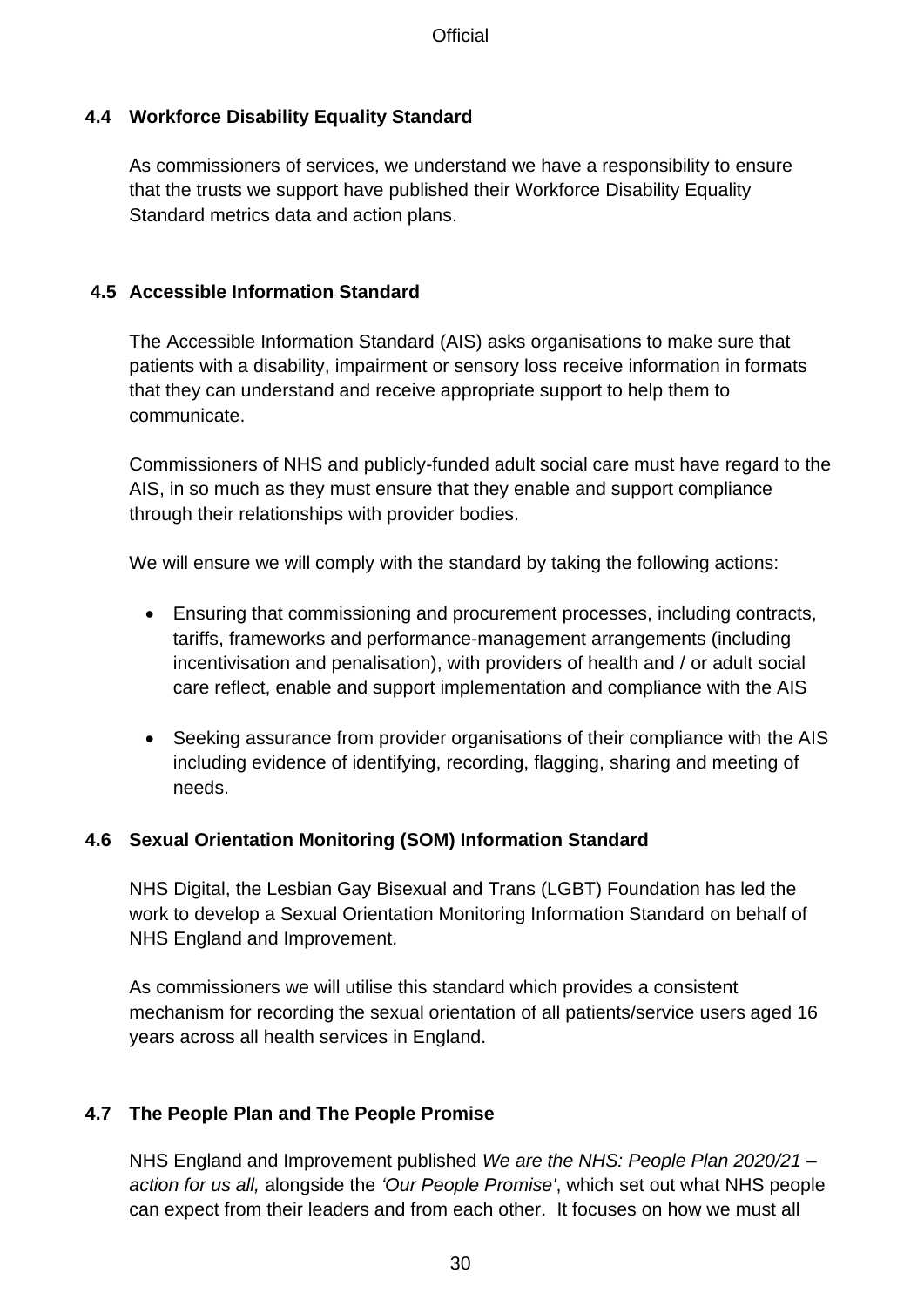continue to look after each other and foster a culture of inclusion and belonging, as well as take action to grow our workforce, train our people, and work together differently to deliver patient care.

The EDI agenda features heavily in the plan and as commissioners we will ensure that our actions and objectives are underpinned by the following themes set out in the plan:

- **Looking after our people** with quality health and wellbeing support for everyone
- **Belonging in the NHS** with a particular focus on tackling the discrimination that some staff face
- **New ways of working and delivering care** making effective use of the full range of our people's skills and experience
- **Growing for the future** how we recruit and keep our people, and welcome back colleagues who want to return

Further information on the NHS People Plan 2020/21 can be found via the following link: <https://www.england.nhs.uk/ournhspeople/>

#### <span id="page-14-0"></span> $5<sub>1</sub>$ **Conclusion**

NHS South Tyneside and Sunderland CCGs have developed detailed constitutional and governance arrangements to ensure the structures are in place to develop and maintain the organisation's capacity to deliver on all statutory duties and responsibilities.

Through this strategy, the CCGs will endeavour to work with and gain the support of, people with the right skills, competencies and capacity to ensure it can carry out all corporate and commissioning responsibilities, including the delivery of statutory functions including equality, diversity and inclusion as well as protecting people's human rights.

The CCGs will incorporate equality, diversity, inclusion into all aspects of its business plans, commissioning and organisational development plans to ensure a culture which is diverse, inclusive and upholds equality of opportunity and fairness for all.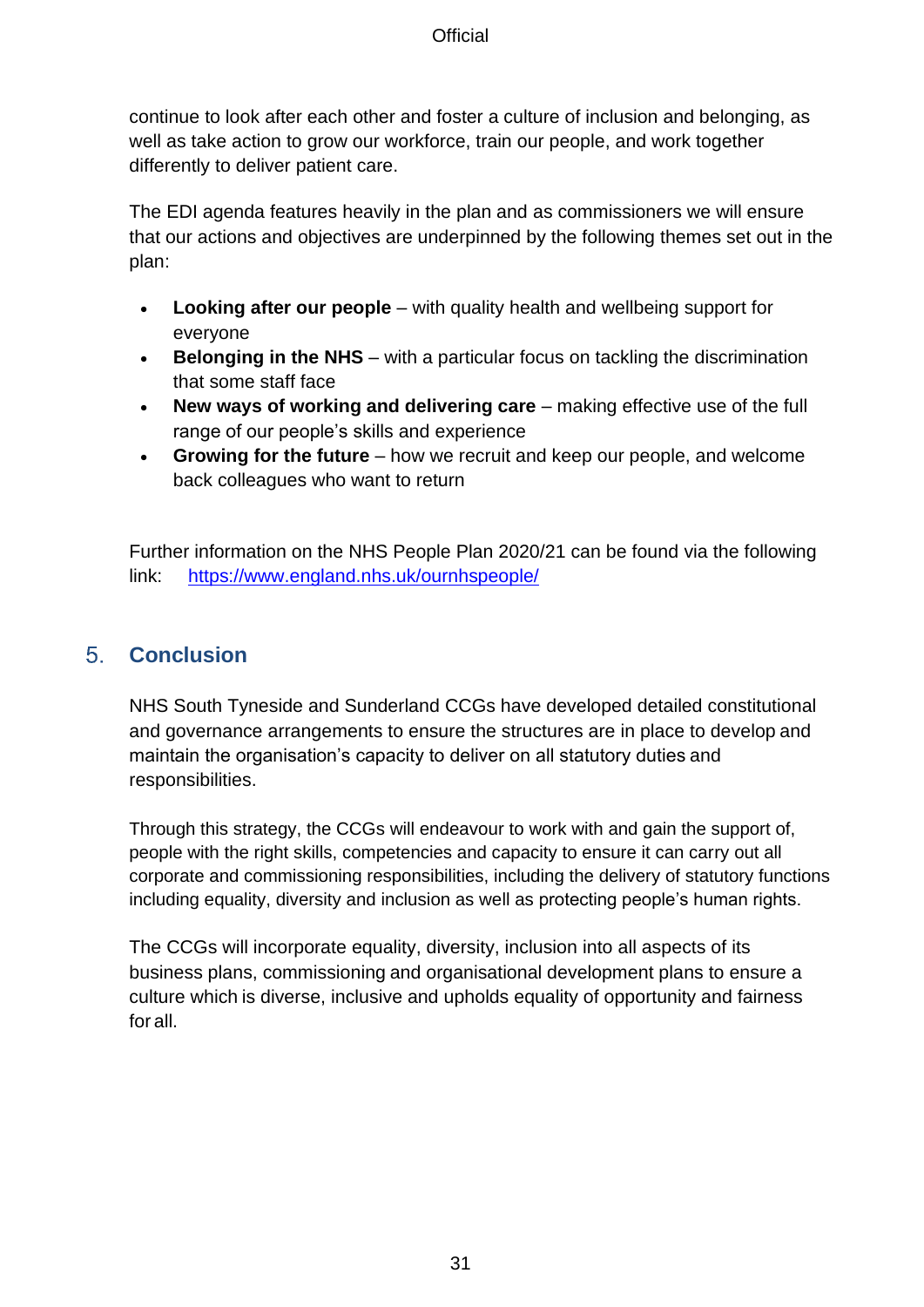## <span id="page-15-0"></span>**Appendix 1 - Equality Act 2010 Section 149 General / Specific Duties**

| Equality Act 2010 Section 149 General / Specific Duties<br>$(1-3)$ |                                                                                                                                                                                                                                                                                                                                                                                       |                                                                                                                                                                                                                                                                                                                                                                                                                                                                                                                                                                                                                                              |  |  |
|--------------------------------------------------------------------|---------------------------------------------------------------------------------------------------------------------------------------------------------------------------------------------------------------------------------------------------------------------------------------------------------------------------------------------------------------------------------------|----------------------------------------------------------------------------------------------------------------------------------------------------------------------------------------------------------------------------------------------------------------------------------------------------------------------------------------------------------------------------------------------------------------------------------------------------------------------------------------------------------------------------------------------------------------------------------------------------------------------------------------------|--|--|
|                                                                    | <b>General Duties</b>                                                                                                                                                                                                                                                                                                                                                                 | <b>Due Regard</b>                                                                                                                                                                                                                                                                                                                                                                                                                                                                                                                                                                                                                            |  |  |
| $\mathbf 1$                                                        | Eliminate discrimination,<br>harassment, victimisation and any<br>other conduct that is prohibited by<br>or under the Equality Act 2010                                                                                                                                                                                                                                               | Remove or minimise disadvantages connected<br>with a relevant protected characteristic (e.g.<br>address the problems that women have in<br>accessing senior positions in the workplace)<br>Take steps to meet the different needs of persons<br>who share a relevant protected characteristic (e.g.<br>ensure the particular needs of BME women<br>fleeing domestic violence are met)<br>Encourage persons who share a relevant<br>protected characteristic to participate in public life<br>or any other activity in which they are under-<br>represented (e.g. take steps to encourage more<br>disabled people to apply for senior posts). |  |  |
| 2 <sup>1</sup>                                                     | Advance equality of opportunity<br>between persons who share a<br>relevant protected characteristic<br>and persons who do not share it                                                                                                                                                                                                                                                | Tackle prejudice (e.g. tackle hate crime for people<br>with protected characteristics)                                                                                                                                                                                                                                                                                                                                                                                                                                                                                                                                                       |  |  |
| $\overline{\mathbf{3}}$                                            | Foster good relations between<br>persons who share a relevant<br>protected characteristic and<br>persons who do not share it.                                                                                                                                                                                                                                                         | Promote understanding (e.g. promote an<br>understanding of different faiths).                                                                                                                                                                                                                                                                                                                                                                                                                                                                                                                                                                |  |  |
| <b>NB</b>                                                          | Organisations that are not public authorities are also required to have due regard to the<br>needs listed above whenever they carry out public functions. This could include, for<br>example, a private company with a contract to provide certain public services.                                                                                                                   |                                                                                                                                                                                                                                                                                                                                                                                                                                                                                                                                                                                                                                              |  |  |
|                                                                    | <b>Specific Duties</b>                                                                                                                                                                                                                                                                                                                                                                |                                                                                                                                                                                                                                                                                                                                                                                                                                                                                                                                                                                                                                              |  |  |
| 4                                                                  | <b>Publication of information</b><br>Each public authority must publish information to show that it is complying with the<br>s.149 duty by 31st January 2012 and at least on an annual basis after that. Authorities<br>must include information about persons who share a protected characteristic who are its<br>employees (if it has 150 or more employees) and its service users. |                                                                                                                                                                                                                                                                                                                                                                                                                                                                                                                                                                                                                                              |  |  |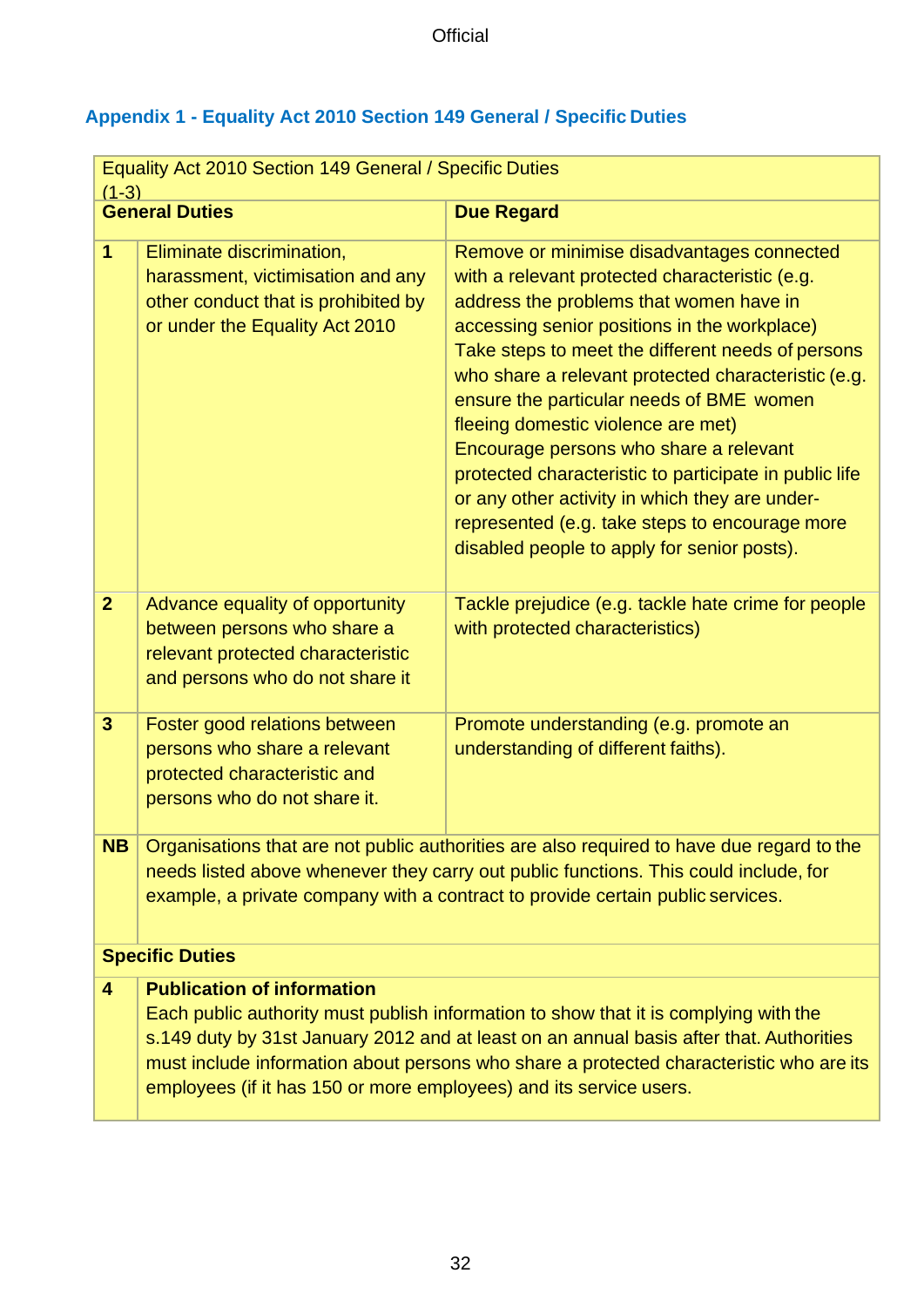#### **5 Equality objectives**

Each public authority must prepare and publish one or more objectives it thinks it should achieve to have due regard to the need to eliminate discrimination and harassment, to advance equality of opportunity or to foster good relations. Any objective must be specific and measurable. Authorities must publish their first objectives no later than 6 April 2012 and at least every four years after that.

**6 Health Inequalities** - The NHS Constitution states that the NHS has a duty to "…pay particular attention to groups or sections of society where improvements in health and life expectancy are not keeping pace with the rest of the population".

The Health and Social Care Act 2012 introduced the first legal duties on health inequalities, with specific duties on NHS England and CCGs.

CCGs have duties to:

Have regard to the need to reduce inequalities between patients in access to health services and the outcomes achieved;

Exercise their functions with a view to securing that health services are provided in an integrated way, and are integrated with health-related and social care services, where they consider that this would improve quality, reduce inequalities in access to those services or reduce inequalities in the outcomes achieved ;

Include in an annual commissioning plan an explanation of how they propose to discharge their duty to have regard to the need to reduce inequalities ;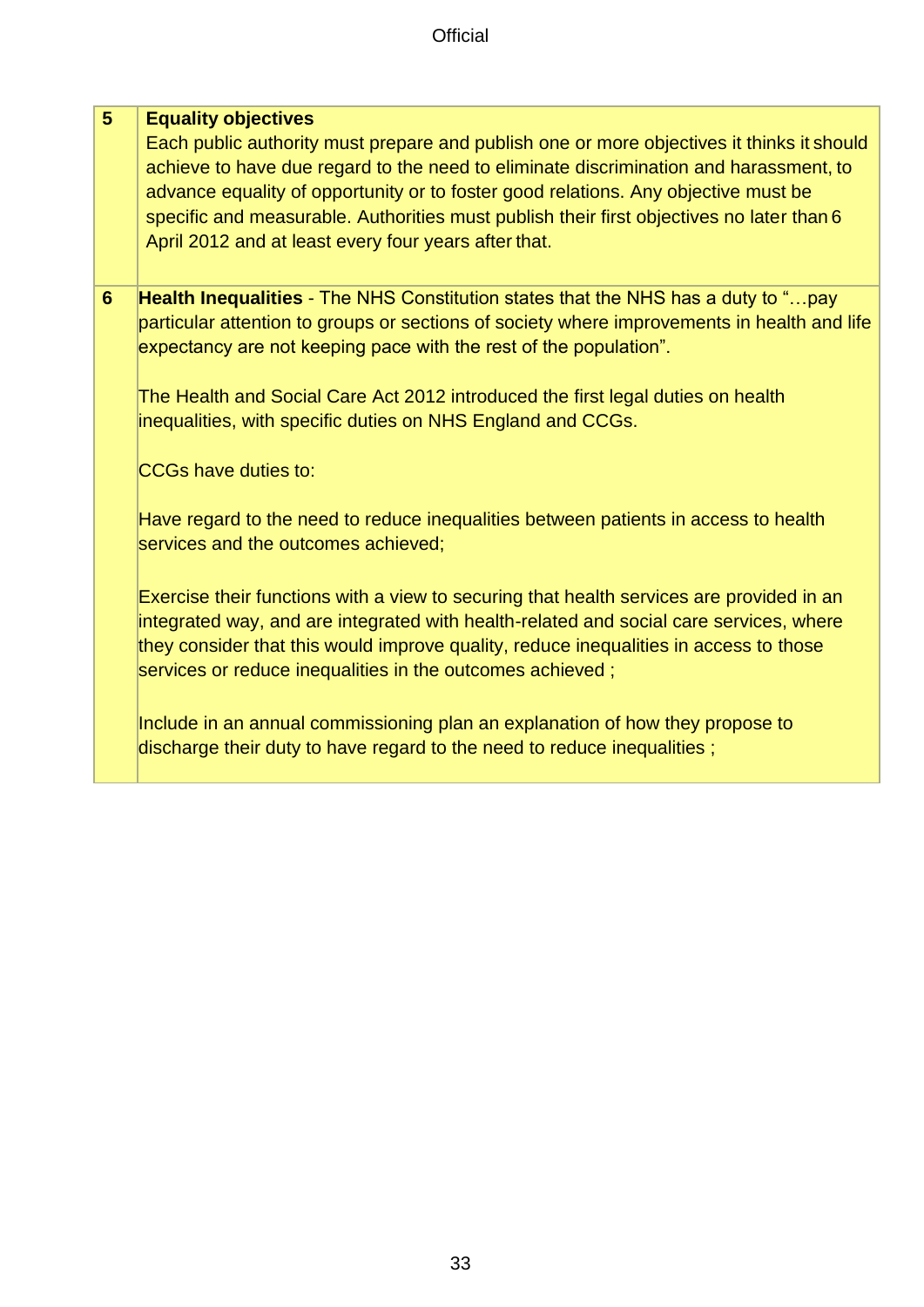### <span id="page-17-0"></span>**Appendix 2a - Public Health England Local Health statistics**

- Sunderland CCG [https://fingertips.phe.org.uk/static-reports/health](https://fingertips.phe.org.uk/static-reports/health-profiles/2019/E08000024.html?area-name=Sunderland)[profiles/2019/E08000024.html?area-name=Sunderland](https://fingertips.phe.org.uk/static-reports/health-profiles/2019/E08000024.html?area-name=Sunderland)
- South Tyneside CCG https://fingertips.phe.org.uk/static-reports/healthprofiles/2019/E08000023.html?area-name=South Tyneside
- Public Health England [Local Authority Health Profile 2019](https://fingertips.phe.org.uk/profile/health-profiles/data#page/13/gid/1938132696/pat/6/par/E12000001/ati/202/are/E08000022/cid/4)

#### <span id="page-17-1"></span>**Appendix 2b – RightCare Health Inequalities Data Packs**

- NHS Sunderland CCG RightCare Health Inequalities Data Pack: [https://www.england.nhs.uk/wp-content/uploads/2018/12/ehircp-ney-sunderland-ccg-dec-](https://www.england.nhs.uk/wp-content/uploads/2018/12/ehircp-ney-sunderland-ccg-dec-18.pdf)[18.pdf](https://www.england.nhs.uk/wp-content/uploads/2018/12/ehircp-ney-sunderland-ccg-dec-18.pdf)
- NHS South Tyneside CCG RightCare Health Inequalities Data Pack: [https://www.england.nhs.uk/wp-content/uploads/2018/12/ehircp-ney-south\\_tyneside-ccg](https://www.england.nhs.uk/wp-content/uploads/2018/12/ehircp-ney-south_tyneside-ccg-dec-18.pdf)[dec-18.pdf](https://www.england.nhs.uk/wp-content/uploads/2018/12/ehircp-ney-south_tyneside-ccg-dec-18.pdf)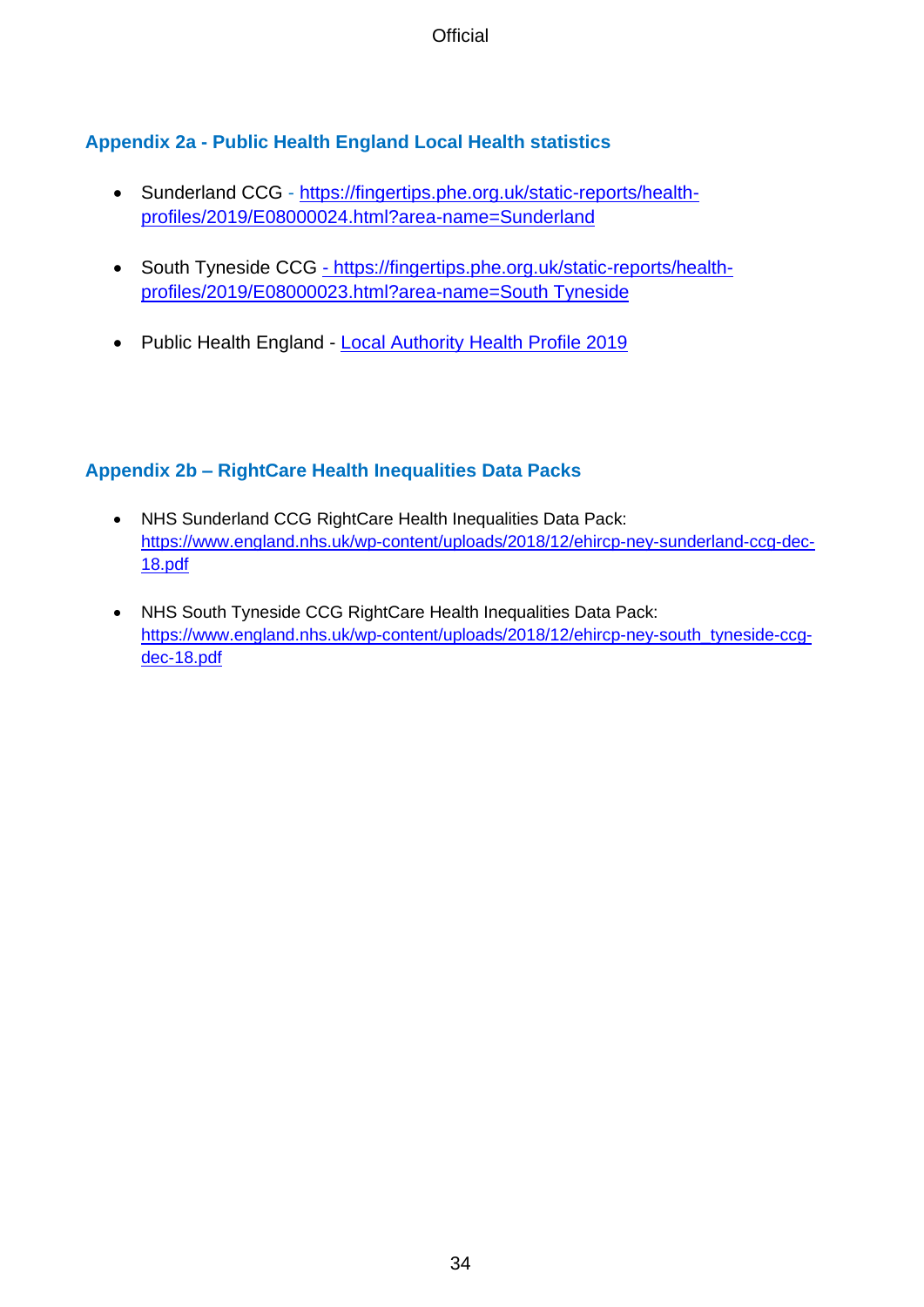### **Equality Impact Assessment Initial Screening Assessment (STEP 1)**

As a public body organisation we need to ensure that all our current and proposed strategies, policies, services and functions, have given proper consideration to equality, diversity and inclusion, do not aid barriers to access or generate discrimination against any protected groups under the Equality Act 2010 (Age, Disability, Gender Reassignment, Pregnancy and Maternity, Race, Religion/Belief, Sex, Sexual Orientation, Marriage and Civil Partnership).

This screening determines relevance for all new and revised strategies, policies, projects, service reviews and functions.

Completed at the earliest opportunity it will help to determine:

- The relevance of proposals and decisions to equality, diversity, cohesion and integration.
- Whether or not equality and diversity is being/has already been considered for due regard to the Equality Act 2010 and the Public Sector Equality Duty (PSED).
- Whether or not it is necessary to carry out a full Equality Impact Assessment.

#### **Name(s) and role(s) of person completing this assessment:**

**Name:** Hannah Brooks **Job Title:** Senior Governance Officer - EDI **Organisation:** NECS

#### **Title of the service/project or policy:** EDS01 - Equality, Diversity and Inclusion Strategy

#### **Is this a;**

**Strategy / Policy** ☒**Service Review** ☐ **Project** ☐ **Other** Click here to enter text.

#### **What are the aim(s) and objectives of the service, project or policy:**

The Equality, Diversity and Inclusion Strategy outlines the CCGs' strategic direction to ensure compliance with the Public Sector Equality Duty and the Equality Act 2010, by having due regard to the need to:

- Eliminate unlawful discrimination, harassment and victimisation and other conduct prohibited by the 2010 Act;
- Advance equality of opportunity between people who share a protected characteristic and those wo do not
- Foster good relations between people who share a protected characteristic and those who do not.

The strategy also highlights the national and local initiatives that will shape and influence the CCG's approach and describes a clear picture of the significant targets the CCGs have set in relation to Equality, Diversity and Inclusion.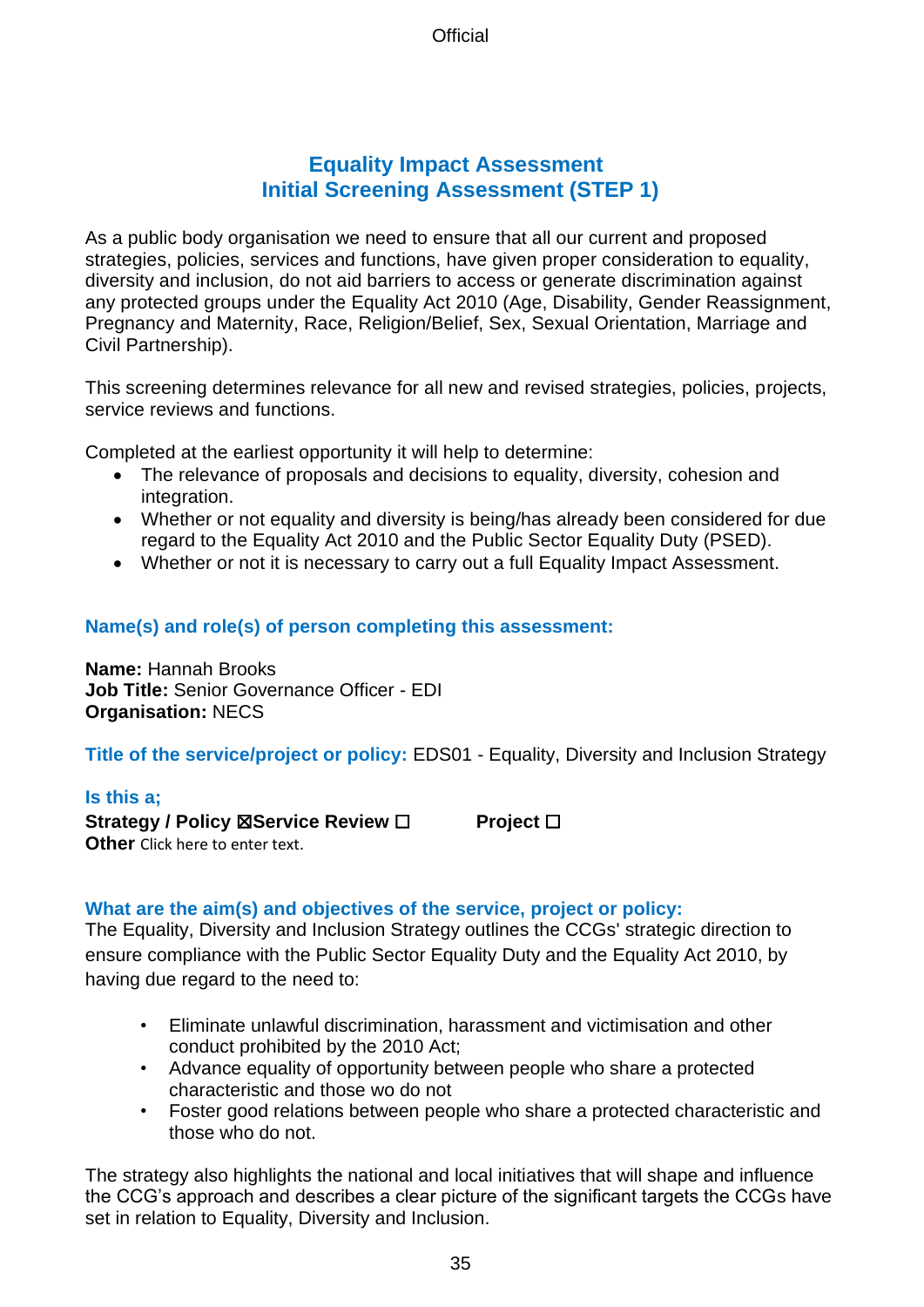#### **Who will the project/service /policy / decision impact?**

(Consider the actual and potential impact)

- **Staff**  $⊠$
- **Service User / Patients** ☒
- **Other Public Sector Organisations**☐
- **Voluntary / Community groups / Trade Unions** ☐
- **Others, please specify** Click here to enter text.

| <b>Questions</b>                                                                                                         | Yes | <b>No</b> |
|--------------------------------------------------------------------------------------------------------------------------|-----|-----------|
|                                                                                                                          |     |           |
| Could there be an existing or potential negative impact on any of the                                                    |     |           |
| protected characteristic groups?                                                                                         |     |           |
| Has there been or likely to be any staff/patient/public concerns?                                                        |     |           |
| Could this piece of work affect how our services, commissioning or                                                       |     |           |
| procurement activities are organised, provided, located and by whom?                                                     |     |           |
| Could this piece of work affect the workforce or employment practices?                                                   |     |           |
| Does the piece of work involve or have a negative impact on:                                                             |     | 図         |
| Eliminating unlawful discrimination, victimisation and harassment                                                        |     |           |
| Advancing quality of opportunity<br>$\bullet$                                                                            |     |           |
| Fostering good relations between protected and non-protected<br>$\bullet$<br>groups in either the workforce or community |     |           |

#### **If you have answered no to the above and conclude that there will not be a detrimental impact on any equality group caused by the proposed policy/project/service change, please state how you have reached that conclusion below:**

This Equality, Diversity and Inclusion strategy provides the strategic direction for compliance with the Equality Act 2010 and the Public Sector Equality Duty. The aims of the strategy itself is to promote a culture of belonging and foster inclusion.

#### **If you have answered yes to any of the above, please now complete the 'STEP 2 Equality Impact Assessment' document**

| <b>Accessible Information Standard</b>                                                                                                           | <b>Yes</b> | <b>No</b> |
|--------------------------------------------------------------------------------------------------------------------------------------------------|------------|-----------|
| Please acknowledge you have considered the requirements of the<br>Accessible Information Standard when communicating with staff and<br>patients. | 図          |           |
| https://www.england.nhs.uk/wp-content/uploads/2017/10/accessible-<br>info-standard-overview-2017-18.pdf                                          |            |           |
| Please provide the following caveat at the start of any written documentation:                                                                   |            |           |
| "If you require this document in an alternative format such as easy read Jarge                                                                   |            |           |

ument in an alternative format such as easy read, large **text, braille or an alternative language please contact (Jenna Easton, STCCG and SCCG EDI lead [jenna.easton@nhs.net](mailto:jenna.easton@nhs.net) "**